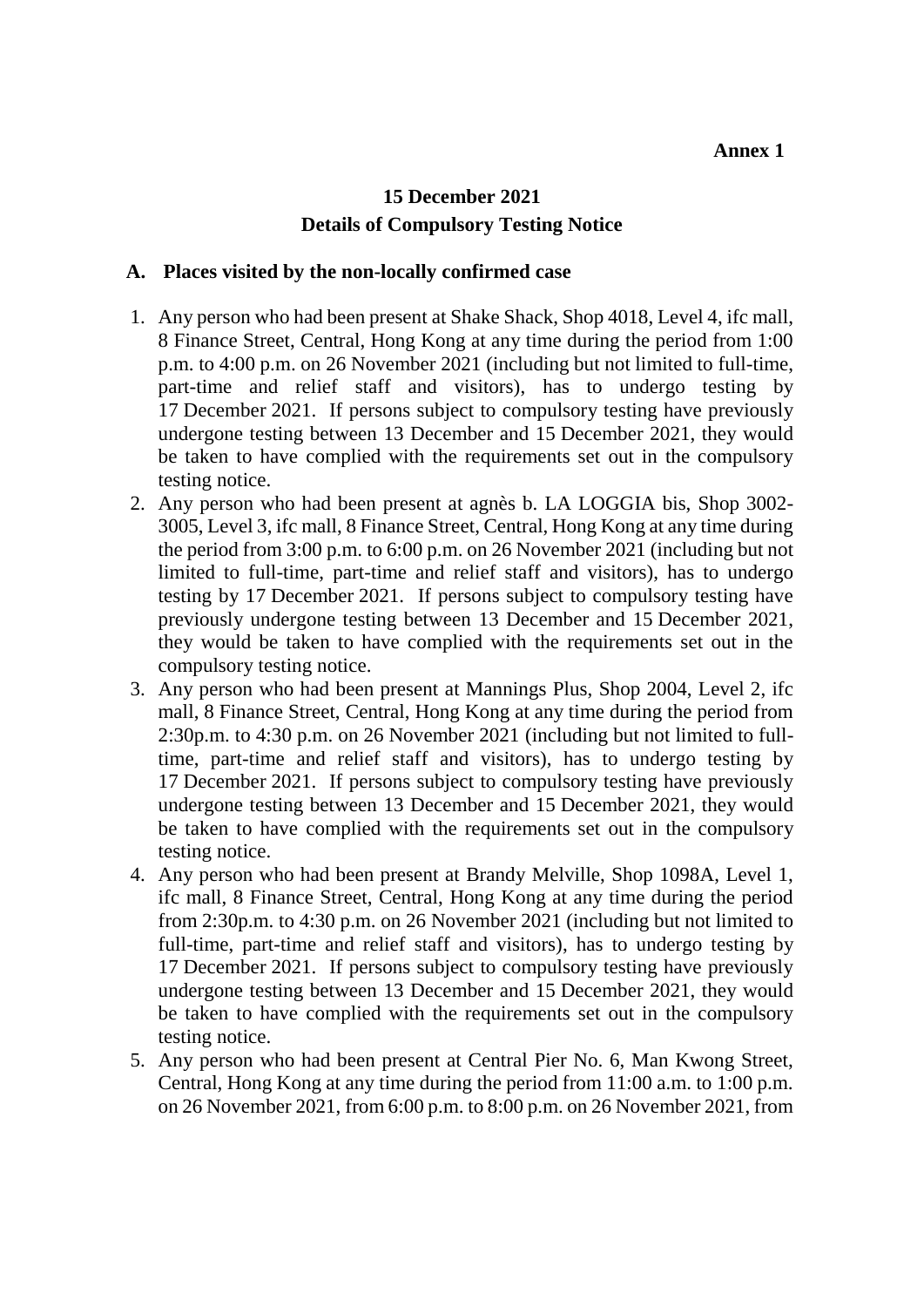3:00 p.m. to 5:00 p.m. on 27 November 2021, or from 10:00 p.m. on 27 November 2021 to 0:00 a.m. on 28 November 2021 (including but not limited to full-time, part-time and relief staff, passengers and visitors), has to undergo testing by 17 December 2021. If persons subject to compulsory testing have previously undergone testing between 13 December and 15 December 2021, they would be taken to have complied with the requirements set out in the compulsory testing notice.

- 6. Any person who had been present at Mui Wo Ferry Pier, Mui Wo Ferry Pier Road, Mui Wo, Lantau Island, New Territories, Hong Kong at any time during the period from 11:00 a.m. to 1:00 p.m. on 26 November 2021, from 6:00 p.m. to 8:00 p.m. on 26 November 2021, from 3:00 p.m. to 5:00 p.m. on 27 November 2021, or from 10:00 p.m. on 27 November 2021 to 0:00 a.m. on 28 November 2021 (including but not limited to full-time, part-time and relief staff, passengers and visitors), has to undergo testing by 17 December 2021. If persons subject to compulsory testing have previously undergone testing between 13 December and 15 December 2021, they would be taken to have complied with the requirements set out in the compulsory testing notice.
- 7. Any person who had been present at Auditoria Building, Hong Kong Cultural Centre, 10 Salisbury Road, Tsim Sha Tsui, Kowloon, Hong Kong at any time during the period from 5:00 p.m. to 7:00 p.m. on 27 November 2021 (including but not limited to full-time, part-time and relief staff and visitors), has to undergo testing by 17 December 2021. If persons subject to compulsory testing have previously undergone testing between 13 December and 15 December 2021, they would be taken to have complied with the requirements set out in the compulsory testing notice.
- 8. Any person who had been present at Giàbar Bistro Food & Wine Store, G/F, Wing Yau House, 53 Sai Street, Sheung Wan, Hong Kong at any time during the period from 8:00 p.m. to 11:00 p.m. on 27 November 2021 (including but not limited to full-time, part-time and relief staff and visitors), has to undergo testing by 17 December 2021. If persons subject to compulsory testing have previously undergone testing between 13 December and 15 December 2021, they would be taken to have complied with the requirements set out in the compulsory testing notice.
- 9. Any person who had been present at Oreryu Shio-Ramen, Shop 306, Level 3, Citygate Outlets, 18-20 Tat Tung Road, Tung Chung, Lantau Island, New Territories, Hong Kong at any time during the period from 1:00 p.m. to 4:00 p.m. on 29 November 2021 (including but not limited to full-time, part-time and relief staff and visitors), has to undergo testing by 17 December 2021. If persons subject to compulsory testing have previously undergone testing between 13 December and 15 December 2021, they would be taken to have complied with the requirements set out in the compulsory testing notice.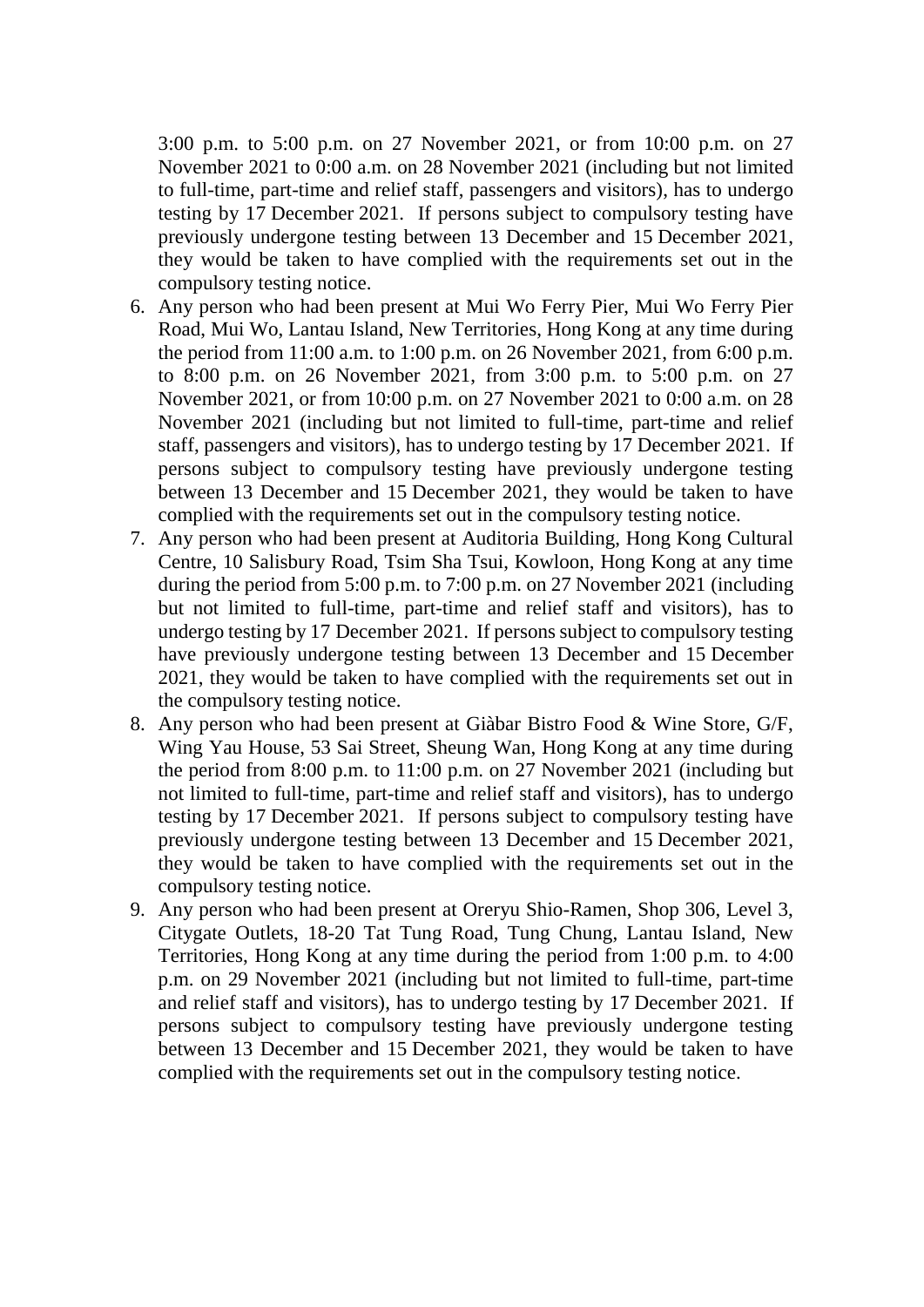- 10.Any person who had been present at Deer Horn Restaurant & Bar, Shop 11, G/F, Mui Wo Centre, 3 Ngan Wan Road, Mui Wo, Lantau Island, New Territories, Hong Kong at any time during the period from 6:00 p.m. to 9:00 p.m. on 29 November 2021 (including but not limited to full-time, part-time and relief staff and visitors), has to undergo testing by 17 December 2021. If persons subject to compulsory testing have previously undergone testing between 13 December and 15 December 2021, they would be taken to have complied with the requirements set out in the compulsory testing notice.
- 11.Any person who had been present at Golden Resturant, 1/F, East Wing, Shun Tak Centre, Sheung Wan, Hong Kong at any time during the period from 12:00 noon to 3:00 p.m. on 30 November 2021 (including but not limited to full-time, part-time and relief staff and visitors), has to undergo testing by 17 December 2021. If persons subject to compulsory testing have previously undergone testing between 13 December and 15 December 2021, they would be taken to have complied with the requirements set out in the compulsory testing notice.
- 12.Any person who had been present at Bahce Turkish Restaurant, Shop 19, G/F, Mui Wo Centre, 3 Ngan Wan Road, Mui Wo, Lantau Island, New Territories, Hong Kong at any time during the period from 5:00 p.m. to 8:00 p.m. on 30 November 2021; (including but not limited to full-time, part-time and relief staff and visitors), has to undergo testing by 17 December 2021. If persons subject to compulsory testing have previously undergone testing between 13 December and 15 December 2021, they would be taken to have complied with the requirements set out in the compulsory testing notice.
- 13.Any person who had been present at Health Foot Spa Massage, Shop C, G/F, Sea View Building, 1 Ngan Wan Road, Mui Wo, Lantau Island, New Territories, Hong Kong at any time during the period from 7:00 p.m. to 10:00 p.m. on 30 November 2021 (including but not limited to full-time, part-time and relief staff and visitors), has to undergo testing by 17 December 2021. If persons subject to compulsory testing have previously undergone testing between 13 December and 15 December 2021, they would be taken to have complied with the requirements set out in the compulsory testing notice.
- 14.Any person who had been present at The Wing, First, Level 7, Terminal 1 near gates 1 to 4, Hong Kong International Airport, 1 Cheong Tat Road, Chek Lap Kok, Lantau Island, New Territories, Hong Kong at any time during the period from 8:00 a.m. to 11:00 a.m. on 2 December 2021 (including but not limited to full-time, part-time and relief staff and visitors), has to undergo testing by 17 December 2021. If persons subject to compulsory testing have previously undergone testing between 13 December and 15 December 2021, they would be taken to have complied with the requirements set out in the compulsory testing notice.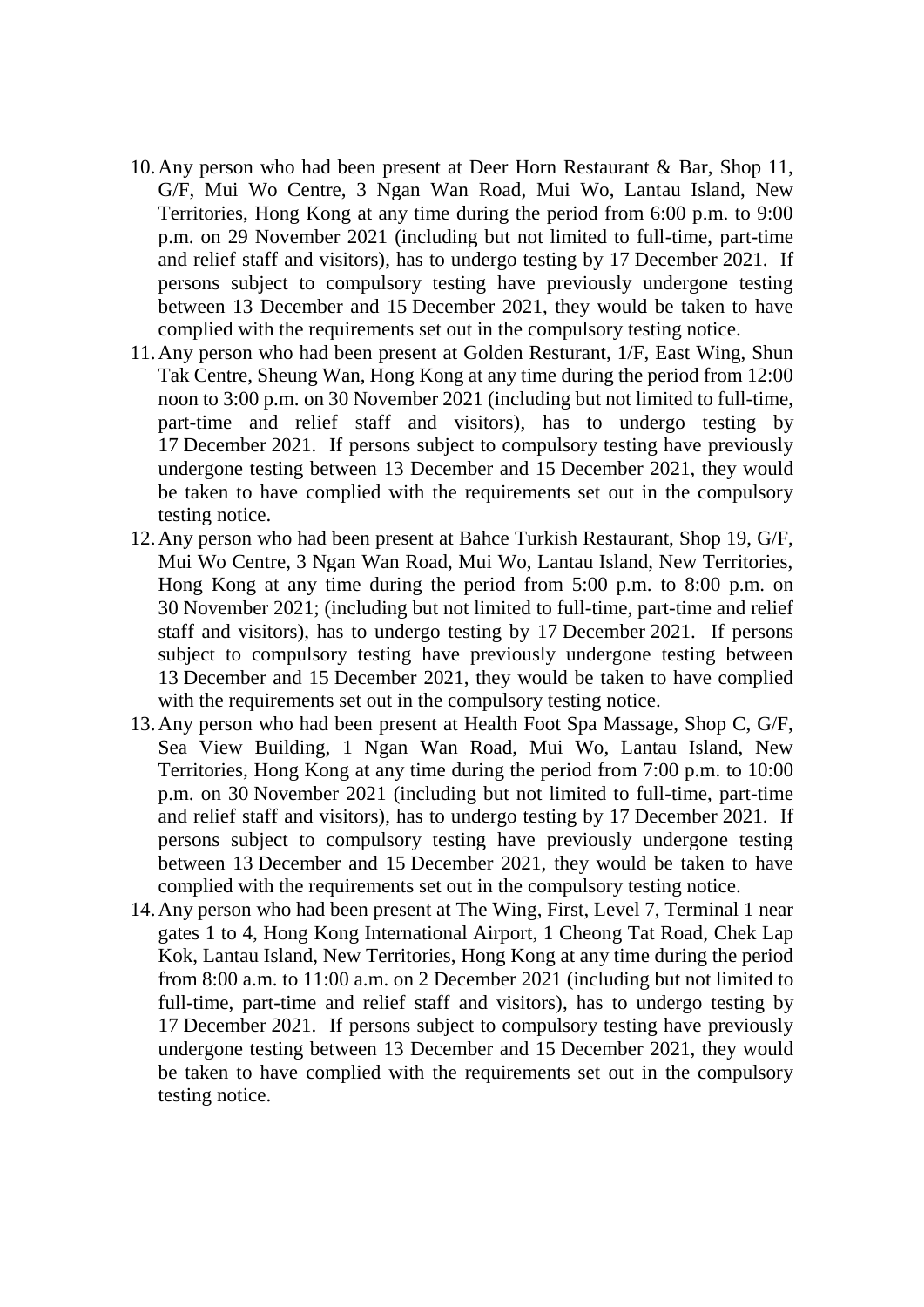## **B. Specified premises under additional testing**

- 1. Any person who had been present at Orange Zone of Level 5 or Orange Zone of Level 6 (Gate 25–71), Terminal 1, Hong Kong International Airport, 1 Cheong Tat Road, Chek Lap Kok, Lantau Island, New Territories, Hong Kong at any time during the period from 24 November to 27 November 2021 (including but not limited to full-time, part-time and relief staff and visitors), has to undergo testing by 17 December 2021. If persons subject to compulsory testing have previously undergone testing between 13 December and 15 December 2021, they would be taken to have complied with the requirements set out in the compulsory testing notice.
- 2. Any person who had been present at BaseHall, LG9, Jardine House, 1 Connaught Place, Central, Hong Kong at any time during the period from 1:00 p.m. to 3:00 p.m. on 6 December 2021 (including but not limited to fulltime, part-time and relief staff and visitors), has to undergo testing by 17 December 2021. If persons subject to compulsory testing have previously undergone testing between 13 December and 15 December 2021, they would be taken to have complied with the requirements set out in the compulsory testing notice.
- 3. Any person who had been present at Yue Hwa Chinese Products, 301–309 Nathan Road, Yau Ma Tei, Kowloon, Hong Kong at any time during the period from 1:00 p.m. to 2:00 p.m. on 6 December 2021 (including but not limited to full-time, part-time and relief staff and visitors), has to undergo testing by 17 December 2021. If persons subject to compulsory testing have previously undergone testing between 13 December and 15 December 2021, they would be taken to have complied with the requirements set out in the compulsory testing notice.
- 4. Any person who had been present at Very Good Joyful Banquet, 2/F, Allied Plaza, 760 Nathan Road, Mong Kok, Kowloon, Hong Kong at any time during the period from 12:00 noon to 5:00 p.m. on 5 December 2021 (including but not limited to full-time, part-time and relief staff and visitors), has to undergo testing by 17 December 2021. If persons subject to compulsory testing have previously undergone testing between 13 December and 15 December 2021, they would be taken to have complied with the requirements set out in the compulsory testing notice.